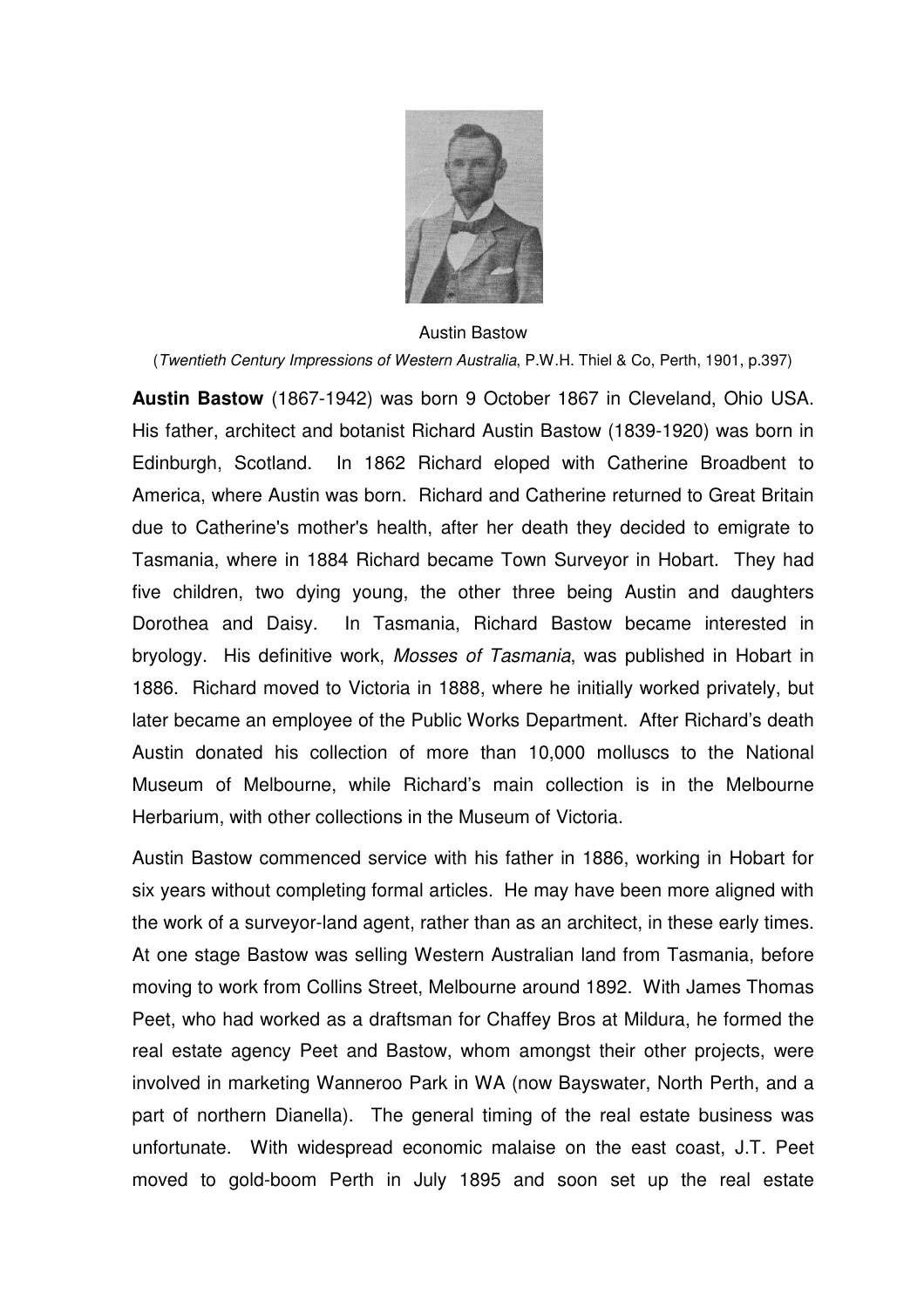development company Peet & Co, still in existence today. Bastow struggled on in Melbourne and was listed in practice at 562 Collins Street during 1894 and 1895.

Bastow moved his family to WA, and a business announcement in The West Australian during December 1896 carried note of the Volta Cycle Company opening rooms in St George's Terrace under the management of Austin Bastow, 'late proprietor and manager of the Dux Cycle Company in Melbourne ...'. In the same month Richard and Austin Bastow advertised as 'Bastow and Son Architects' in the National Mutual Building, the same location as the Volta Cycle Company. To make ends meet, Bastow may have worked in a number of business arrangements in Perth from 1896 through to 1909. Newspaper advertisements reveal architecture was his primary business, and he was eventually made a Fellow of the West Australian Institute of Architects (FWAIA).

Around 1897 Bastow became a councillor of the municipality of Subiaco, and in 1899 he was elected Mayor. During the same year he entered into a partnership with D.B. Hedderwick ARVIA, and advertised to take on a pupil. This union does not appear to have lasted long, and in December 1903 it was announced that 'Mr Austin Bastow, architect, St. George's Terrace, Perth, has taken into partnership Mr H.M. Marwood, a gentleman who gained considerable experience in Melbourne under Mr D'Ebro, the talented architect of the Federal capital.' Designs of the partnership Bastow & Marwood include two-storey residential shops in Hay Street, Subiaco, cottages in Railway Road, Subiaco, and additions to a Presbyterian Church, also at Subiaco. The major and most prestigious project for the firm was the Hassell residence in Hay Street, West Perth, valued at over £5 000.

Ultimately the combination was not harmonious, as Bastow soon advertised that the partnership had 'expired' on 14 December 1904. Indeed, it was reported that Bastow removed Marwood's name from the sign board at the Hassell's house, and in 1905 a description of the building was published under the heading 'a Palatial Residence', attributing the design to Bastow. Harry Marwood wrote to the local journal, and the next edition included his letter declaring that 'I am solely responsible for the architecture of the residence in question, the same having been designed by me whilst a partner …'

A sample of works attributed solely to Bastow in a very busy period include in 1903: two residences in Hay Street, West Perth; eight residences in Seddon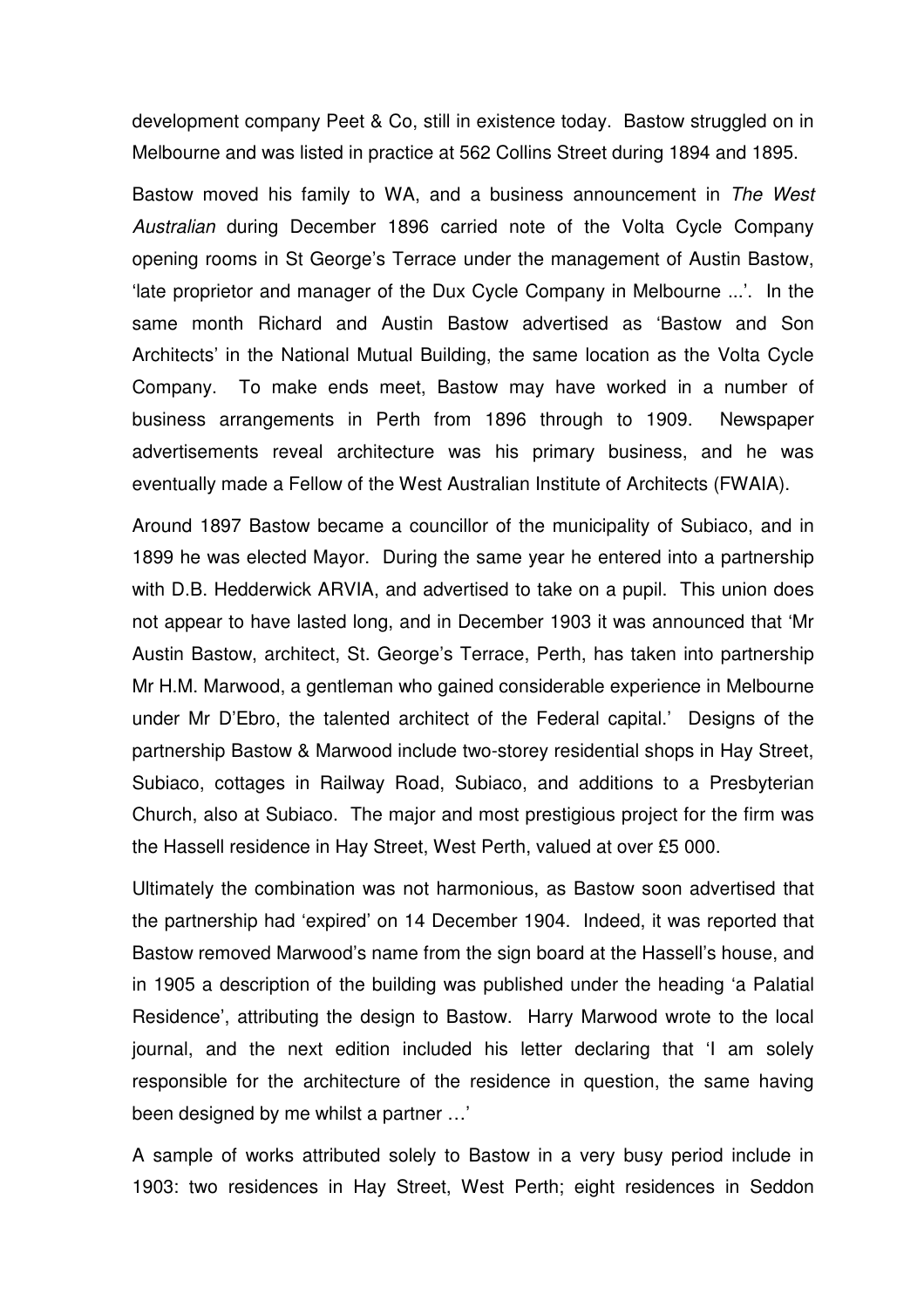Street, Subiaco; a large residence at Claremont for Mrs T.H. Hardinge; in 1905: nine shops, Wellington Street, Perth; four residences in Rupert Street Subiaco; in 1906: a residence for Cartney Woods at Katanning; and three residences in Guildford Road, Mount Lawley.

At a later time, Bastow listed his major works in WA as the Miners' Institute at Kalgoorlie (1902) [although this building may in fact have been designed by Harvey Draper], markets at Perth (1904), Mosey's Chambers in Barrack Street, Perth (1904), and St Andrew's Church of England in Barker Road, Subiaco (1906). In 1905 the new Perth Markets were in the course of erection. The new general produce wholesale and retail markets built on four acres of land at Charles, Duke and John Streets in Perth were to be ready early in December 1905, valued at around £4,000, but the whole plan was for an outlay of about £20,000.

In May 1907 Bastow formed another partnership, this time with Harold Boas, perhaps looking to relinquish some of his workload. Bastow and Boas practiced from Surrey Chambers in St George's Terrace, Perth. In December 1906, Bastow had successfully applied at the Katanning Land Agency for a homestead farm of 160 acres, and 1,000 acres on conditional purchase, and approval was given shortly thereafter. In 1907 he resigned as Mayor of Subiaco, and The West Australian carried notes revealing a rural direction for Bastow:

'A complimentary smoke social is to be tendered to Mr. Austin Bastow at the King's Hall, Subiaco, to-morrow evening. Mr. Bastow, who has been closely identified with the municipality of Subiaco almost since its foundation, and who has served the town for five years as Mayor and two years as councillor, has now determined to try his fortune on the land, his intention being to settle at Kojonup. His fellow-towns-people, desirous of bearing testimony to his good work as a citizen, have arranged to entertain him on the eve of his departure in the manner already stated.'

By July 1908 Bastow had moved back into local government affairs, and he was elected unopposed as a member of the Kojonup Roads Board. It was announced that '... plans have been prepared for a new Roads Board Office and were laid on the table at the meeting. They provide for a suitable Board-room, 18 ft x 25 ft; with secretary's office in front. The probable cost is £250. The plans were prepared by Mr. A. Bastow.' Ultimately, the country venture does not appear to have met with Bastow's expectations, and he subsequently returned to Victoria. Directory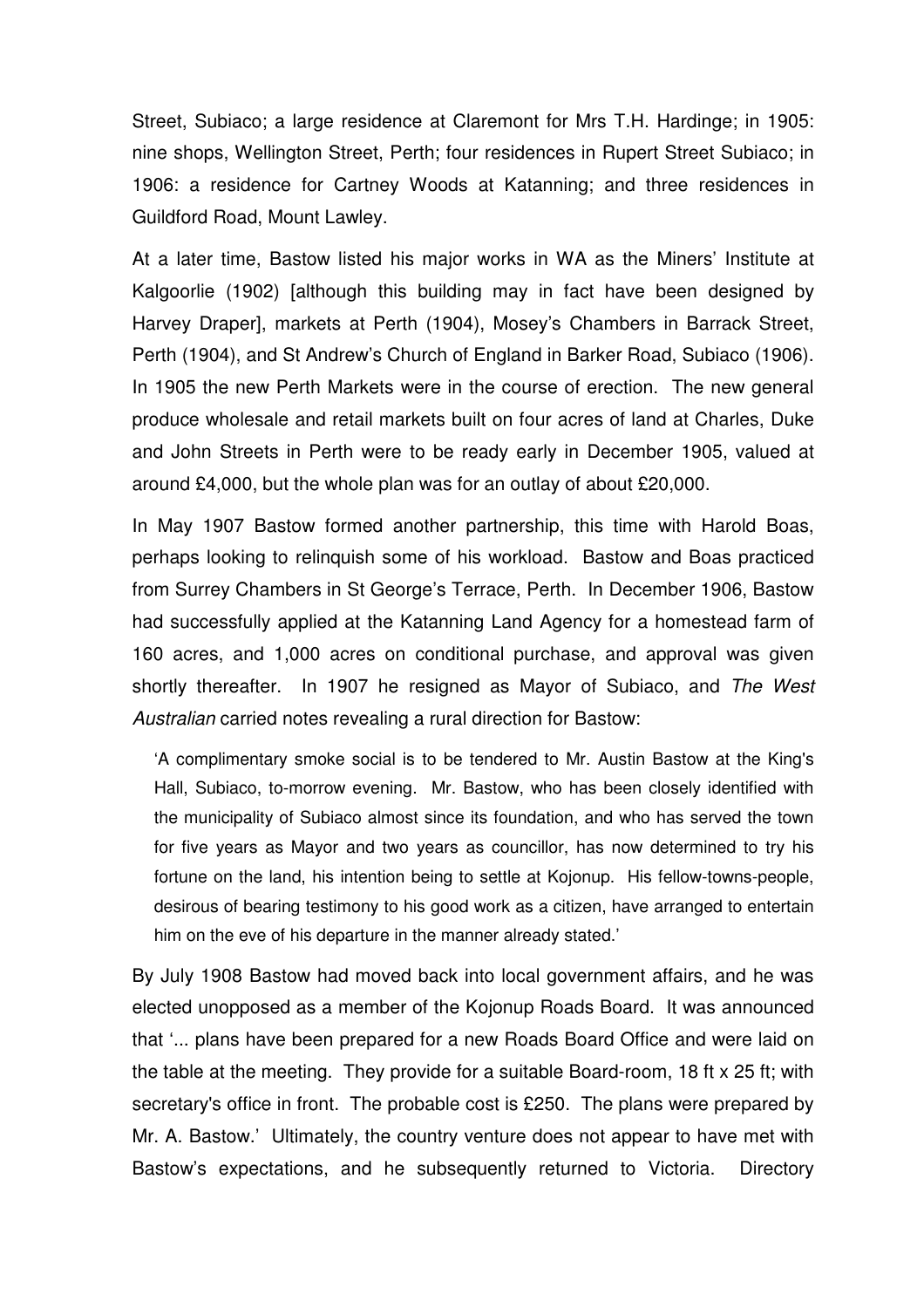advertisements indicate that around 1911 Boas formally took over the Bastow and Boas architectural practice, and from 1912 to 1916 the business entered a new phase with Edwin Summerhayes, as Summerhayes and Boas.

Newspaper advertisements indicate that Bastow worked both as an architect and land agent following his return to Melbourne. His son Richard returned safely from service in the Great War of 1914-1918. Austin had gained his own military experience at Perth in the early twentieth century, setting up a volunteer force in Subiaco, and having previously advertised in Victoria as a FWAIA, 'Major' Bastow applied to be made a Fellow of the RVIA in 1921. His address at that time was 312 Flinders Street, Melbourne, and one of the nominators, Thomas R. Ashworth, provided note of Bastow having worked on the Tramway Trust Buildings at Coldblo Road in Malvern, Victoria. From the same Flinders Street address in 1934, Bastow as President of the National Roads Association wrote a letter to the Argus on 'how motorists may help'.

Austin had married Mary Richards in 1890, and they had eight children that survived infancy. Following Mary's death in 1939 he remarried, to Mary Tutty, in 1941. Bastow died aged 75 years, on 7 November 1942 at his home 134 Milton Parade, Malvern. He was noted as the "dearly beloved husband of Mary, loving father of Kate (b.1894), Richard (b.1896), Marjorie (b.1898), Winifred (b.1903), Dorothea (b.1907), George (b.1909), Mary (b.1912) and Austin (b.1914)".

References:

'West Australian Scenery', Launceston Examiner, 13 April 1892, p.2. 'To the Editor', Launceston Examiner, 3 May 1892, p.3. 'Western Australia', Launceston Examiner, 9 June 1892, p.4. 'Business Announcements', The West Australian, 18 December 1896, p.5 (Volta Cycle Co.). Notices, The West Australian, 9 September 1899, p.5 (Bastow & Hedderwick). 'Public Notice', Kalgoorlie Miner, 26 September 1899, p.6 (pupil sought). 'Yachting', The West Australian, 17 October 1900, p.7 (2 storey PFS club building gratis). 'Tenders', The West Australian, 18 October 1902, p.5 (residence Cannington for A.R. Fleming). 'Tenders', The West Australian, 28 May 1903, p.2 (four cottages Hay St Subiaco for T. Britnall). 'Tenders', The West Australian, 1 December 1903, p.2 (residence Claremont, Mrs T.H. Hardinge). W.A. Mining, Building, and Engineering Journal [WAMBEJ], 19 December 1903, p.18 (Marwood). The West Australian, 9 January 1905, p.1 (expiry of partnership with Marwood). 'The New Perth Markets', Daily News, 26 September 1905, p.3.